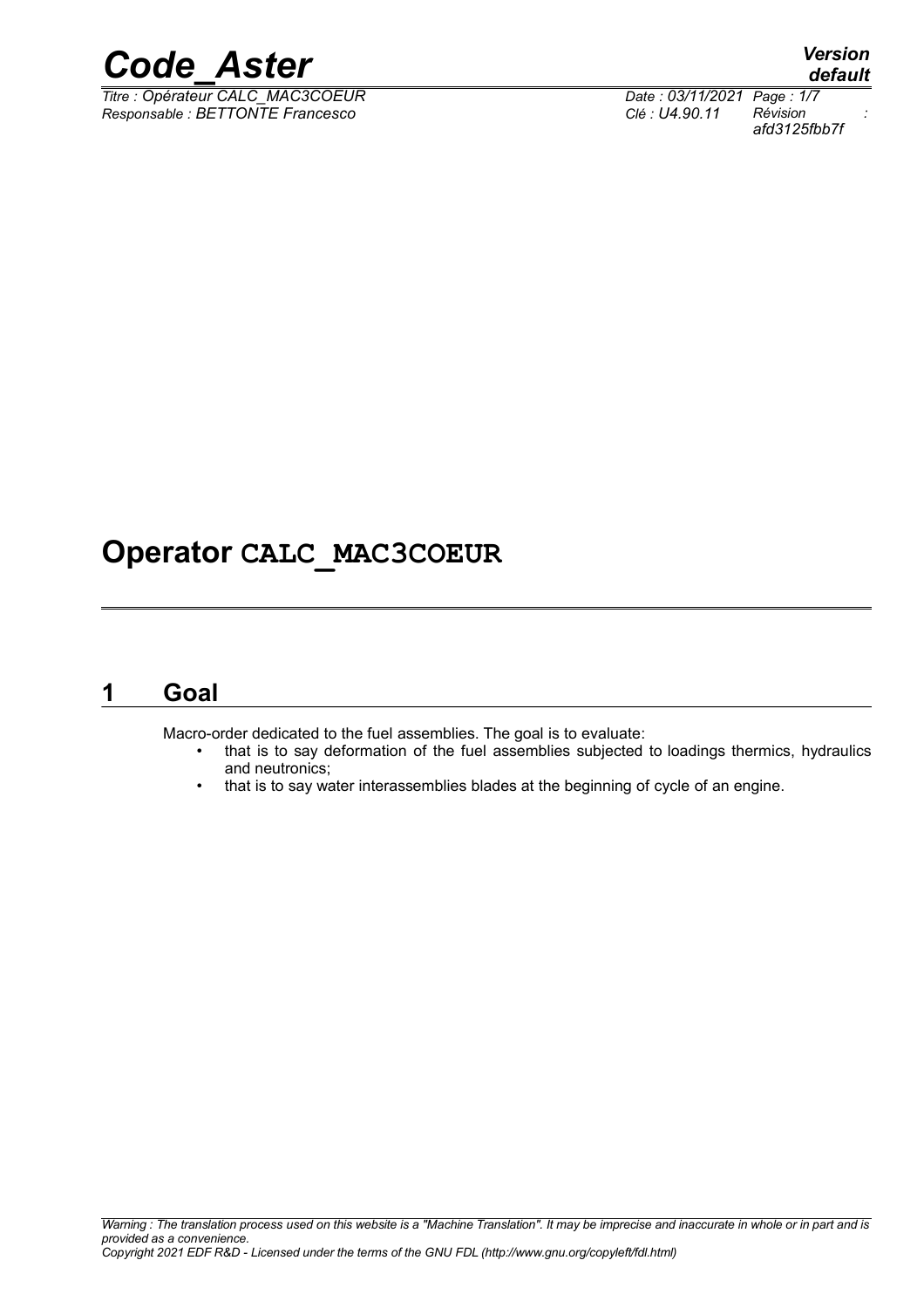*Titre : Opérateur CALC\_MAC3COEUR Date : 03/11/2021 Page : 2/7 Responsable : BETTONTE Francesco Clé : U4.90.11 Révision :*

### **2 Syntax**

*default*

*afd3125fbb7f*

| $U = CALC MAC3COEUR$                                            | $\overline{\mathcal{L}}$                                                                                                                                                             |                 |
|-----------------------------------------------------------------|--------------------------------------------------------------------------------------------------------------------------------------------------------------------------------------|-----------------|
| TYPE COEUR                                                      | $=$ type of heart to be treated<br>[K]<br>/ $'MONO'$ ,<br>/ 'MONO COLD',<br>/ $'$ TEST',<br>$/$ '900',<br>$/$ '1300',<br>/ $'$ N4',<br>/ 'LINE900',<br>/ 'LINE1300 ',<br>/ 'LINEN4', |                 |
|                                                                 | If TYPE COEUR is of type 'LINE '<br>NB ASSEMBLAGE = nbass<br>$[1]$                                                                                                                   |                 |
| TABLE N<br>$\sqrt{2}$                                           | Table containing information of the engine to the cycle $N$<br>[table]<br>$=$                                                                                                        |                 |
| Grid of the engine to the cycle $N$<br>MAILLAGE N<br>$\sqrt{2}$ | [grid]<br>$\hspace*{0.4em} = \hspace*{0.4em}$                                                                                                                                        |                 |
| Contractual fluence by "last" cycle<br>/ FLUENCE CYCLE=         | [R]                                                                                                                                                                                  |                 |
| Standard deformation                                            | $\Diamond$ / TYPE DEFORMATION = / 'RIGI GEOM'<br>[ DEFECT ]<br>/ 'PETIT'<br>/ 'GROT GDEP'                                                                                            |                 |
| Result on initial grid<br>◊ / RESU DEF                          | [CO]<br>$=$                                                                                                                                                                          |                 |
| ♦<br>ETAT INITIAL $=$ $F$ (                                     |                                                                                                                                                                                      |                 |
|                                                                 | Unit of the file containing loading THYC<br>$\bullet$ / UNITE THYC<br>$[1]$<br>$=$                                                                                                   |                 |
|                                                                 | Value of the fluence to be reached<br>NIVE FLUENCE<br>$\frac{1}{2}$<br>$=$<br>$0.$ ,<br>/ $R,$                                                                                       | [DEFECT]<br>[R] |
|                                                                 | Type of the effort of maintenance<br>TYPE MAINTIEN<br>$\lozenge$ /<br>'DEPL PSC'<br>$\mathbf{r} = \mathbf{r}$<br>$\frac{1}{2}$                                                       | [DEFECT]        |
|                                                                 | Taking into account of the push of Archimedes<br>$\texttt{ARCHIMEDES}$ = /<br>$\begin{array}{ccc} \diamond & \circ & \circ \end{array}$<br>'YES'                                     | [DEFECT]        |
| $)$ ,                                                           |                                                                                                                                                                                      |                 |

◊ DEFORMATION =\_F (

#### Result containing the initial state

*Warning : The translation process used on this website is a "Machine Translation". It may be imprecise and inaccurate in whole or in part and is provided as a convenience. Copyright 2021 EDF R&D - Licensed under the terms of the GNU FDL (http://www.gnu.org/copyleft/fdl.html)*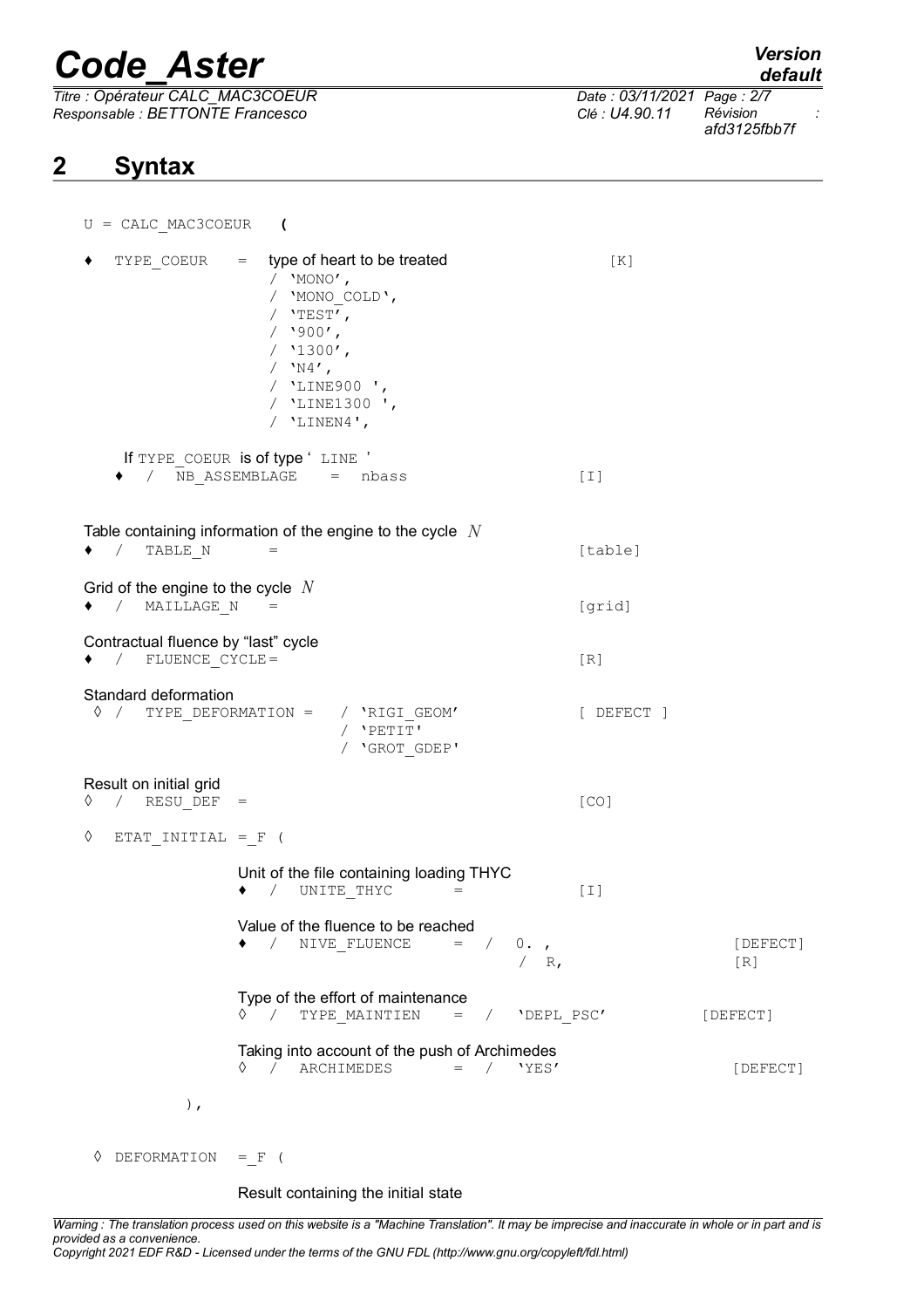| <b>Code Aster</b>                                                    |                                                                                                                       |                                              |                                              | <b>Version</b><br>default |
|----------------------------------------------------------------------|-----------------------------------------------------------------------------------------------------------------------|----------------------------------------------|----------------------------------------------|---------------------------|
| Titre : Opérateur CALC_MAC3COEUR<br>Responsable : BETTONTE Francesco |                                                                                                                       |                                              | Date: 03/11/2021 Page: 3/7<br>Clé : U4.90.11 | Révision<br>afd3125fbb7f  |
|                                                                      | RESU INIT<br>♦<br>$\sqrt{2}$                                                                                          |                                              | [result]                                     |                           |
|                                                                      | Unit of the file containing loading THYC<br>$\frac{1}{2}$<br>UNITE THYC                                               |                                              | [T]                                          |                           |
|                                                                      | ♦<br>TEMP IMPO<br>$\sqrt{2}$                                                                                          | $=$                                          | [R]                                          |                           |
|                                                                      | Value of the fluence to be reached<br>◆ / NIVE FLUENCE<br>option of blocking of the grids                             | $=$                                          | [R]                                          |                           |
|                                                                      | 0 / MAINTIEN GRILLE                                                                                                   | $/$ 'NON'<br>$=$<br>/ 'OUI'                  |                                              | [DEFECT]                  |
|                                                                      | #1. case of a heart multi-assembly ( $TYPE$ COEUR $\neq$ 'MONO')                                                      |                                              |                                              |                           |
|                                                                      | Type of the effort of maintenance<br>TYPE MAINTIEN<br>$\begin{array}{ccc} \diamond & \diamond & \diamond \end{array}$ | $=$ / 'DEPL PSC'                             |                                              | [DEFECT]                  |
|                                                                      | Taking into account of the push of Archimedes<br>♦ / ARCHIMEDES                                                       | $/$ 'YES'<br>$=$                             |                                              | [DEFECT]                  |
|                                                                      | # 2. cases of a heart mono-assembly ( $TYPE$ COEUR = 'MONO')<br>Type of the effort of maintenance                     |                                              |                                              |                           |
|                                                                      | ◆ / TYPE MAINTIEN                                                                                                     | $=$<br>/ 'DEPL PSC'<br>'FORCE'<br>$\sqrt{2}$ |                                              |                           |
|                                                                      | Value of the gripping force if TYPE MAINTIEN = $'$ FORCE'<br>◆ / FORCE MAINTIEN                                       | $\hspace{1.6cm} = \hspace{1.6cm}$            | [R]                                          |                           |
|                                                                      | Taking into account of the push of Archimedes<br>ARCHIMEDES<br>$\sqrt{2}$                                             | $=$ / $'YES'$<br>'NOT'                       |                                              |                           |
| $)$ ,                                                                |                                                                                                                       |                                              |                                              |                           |
| ◊ BLADE                                                              | $=$ $F$ (                                                                                                             |                                              |                                              |                           |
|                                                                      | Unit of the file containing loading THYC<br>UNITE THYC<br>$\sqrt{2}$                                                  | $[1]$                                        |                                              |                           |
|                                                                      | / COEF MULT THV                                                                                                       | $=$ $/1$ , [DEFECT]<br>coeff, [R]            |                                              |                           |
|                                                                      | COEF MULT THT                                                                                                         | $=$ $/1$ , [DEFECT]<br>coeff, [R]            |                                              |                           |
| $\left( \right)$                                                     |                                                                                                                       |                                              |                                              |                           |

U is of type evol\_noli.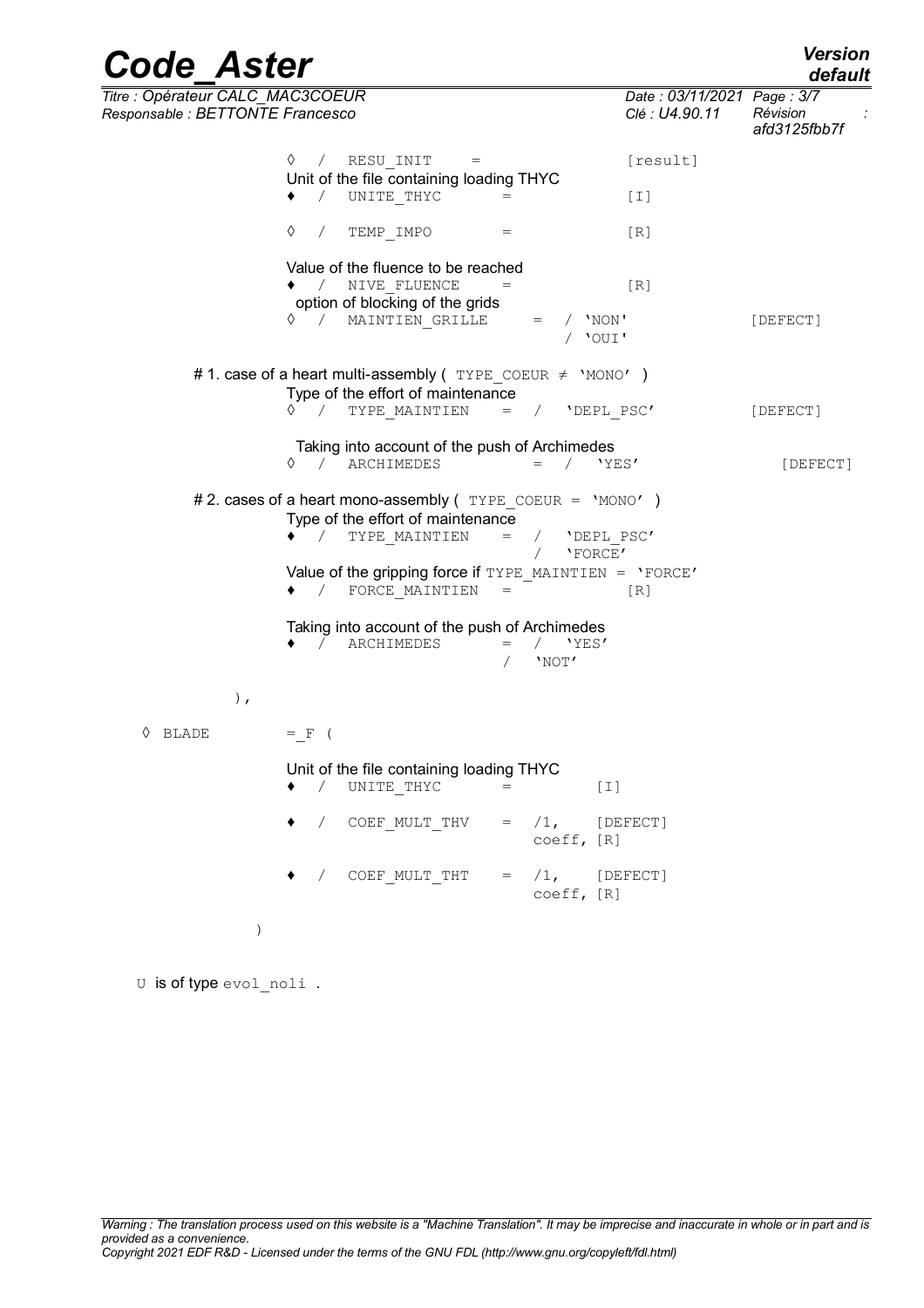*Titre : Opérateur CALC\_MAC3COEUR Date : 03/11/2021 Page : 4/7 Responsable : BETTONTE Francesco Clé : U4.90.11 Révision :*

*afd3125fbb7f*

### **3 Operands**

#### **3.1 Operand TYPE\_COEUR**

Name of the type of heart to be treated.

The case 'TEST' represent a fictitious heart with five fuel assemblies, laid out in cross.

The case 'MONO' represent an assembly alone (either a fictitious heart mono-assembly, without taking into account of the contact with the interns of tank) in temperature "hot heart" .

The case 'MONO COLD' represent an assembly alone (either a fictitious heart mono-assembly, without taking into account of the contact with the interns of tank) with room temperature.

Cases 'LIGNEXXX' (with XXX=' 900 ', '1300' or 'N4') represent a calculation of line for each design of stage.

One will refer to the reference material [R7.06.01], in particular for all that relates to the loadings and the various reference marks used.

#### **3.2 Operand NB\_ASSEMBLAGE**

In the case of one heart of type 'LIGNEXXX' (with XXX=' 900 ','1300' or 'N4'), this keyword allows to specify the length of the line.

#### **3.3 Operand TABLE\_N**

Table (with format DAMAC) containing the information of the assemblies (position, design and deformation mainly).

For a calculation 'DEFORMATION' , it is the composition heart simulated cycle. For a calculation 'BLADE' , it is a question of the DAMAC from which one wants to calculate the water blades. For a calculation 'ETAT INITIAL', it is the DAMAC which one seeks to reproduce.

#### **3.4 Operand MAILLAGE\_N**

Grid corresponding to the description of the heart: the design of the assemblies in the grid must correspond to the design provided in 'TABLE N'.

#### **3.5 Operand FLUENCE\_CYCLE**

"Contractual" fluence to take into account the initial irradiation of the assemblies: the initial irradiation of each assembly is taken equal to  $N$  time 'FLUENCE CYCLE' with  $N$  the number of last cycles of the assembly, given in 'TABLE\_N'.

With a value of  $F\text{LUENCE}$   $CYCLE=0$ , all the assemblies will thus have a worthless initial irradiation.

Note: CE keyword is not taken into account for a calculation DEFORMATION with RESU INIT, because in this case the initial irradiation of each assembly is resulting from the result given in RESU INIT.

#### **3.6 Operand TYPE\_DEFORMATION**

Allows to choose a taking into account of kinematics 'RIGI\_GEOM' (SMALL with option RIGI\_GEOM=' OUI'), 'SMALL' or 'GROT GDEP' who will have passed to STAT NON LINE in calculation.

#### **3.7 Operand DEFORMATION**

Keyword factor which specifies that the macro-order is used here to calculate the deformations of the fuel assemblies in configuration heart.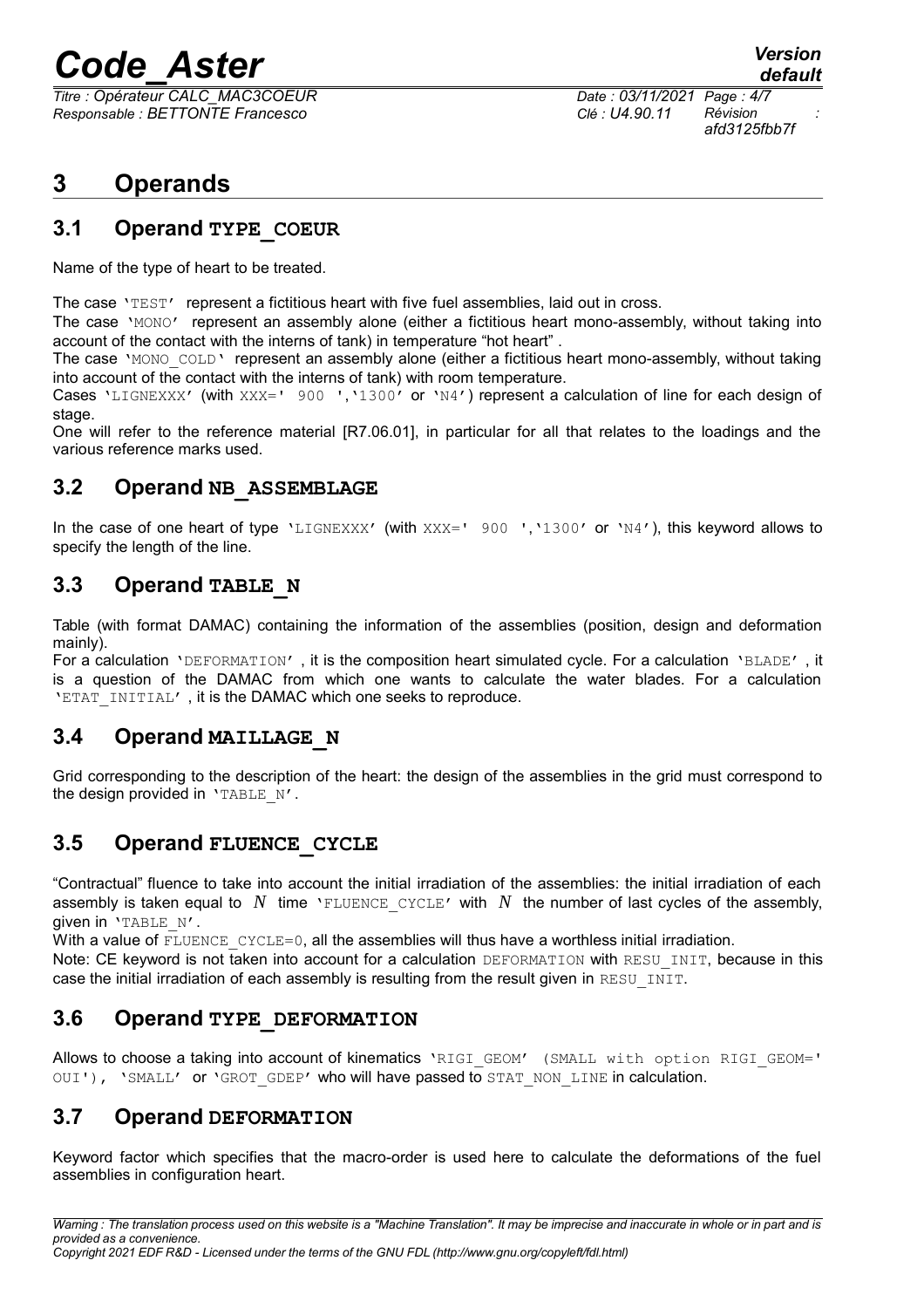*Titre : Opérateur CALC\_MAC3COEUR Date : 03/11/2021 Page : 5/7 Responsable : BETTONTE Francesco Clé : U4.90.11 Révision :*

*afd3125fbb7f*

#### **3.7.1 Operand RESU\_INIT**

Possibility of giving a result in initial state. This keyword is useful in the case of realization of several cycles of irradiation.

#### **3.7.2 Operand UNITE\_THYC**

Logical unit in which file THYC as starter is given of CALC\_MAC3COEUR containing the axial and transverse hydraulic loadings.

#### **3.7.3 Operand TEMP\_IMPO**

Value of constant temperature. Activate the simple calculation of dilation of the engine (without hydraulic contacts/frictions nor loadings).

#### <span id="page-4-2"></span>**3.7.4 Operand NIVE\_FLUENCE**

Value of the fluence received by the assemblies at the time of the cycle (in  $10^{24}$  *neutrons* /  $m^2$  ).

#### **3.7.5 Operand MAINTIEN\_GRILLE**

Allows to activate the option of blocking of the grids

#### <span id="page-4-1"></span>**3.7.6 Operand TYPE\_MAINTIEN**

In the case of hearts multi-assemblies (different from 'MONO ' or 'MONO FROID'), this keyword is optional and only the value authorizes 'DEPL PSC' (value by default) clarified below. The effort of maintenance is then generated by the displacement imposed by the Plate Superior of Heart (PSC) on the system of maintenance of each assembly. The value of this displacement is indicated in the file geometrical data ( $data$ ) of each heart considered.

In the case mono-assembly ('MONO' or 'MONO FROID'), the keyword TYPE MAINTIEN is obligatory, without value by default, and can take the values 'DEPL PSC' or 'FORCE' :

- 'DEPL\_PSC' : the effort of maintenance is then generated by one displacement imposed as described above; in this case the keyword FORCE\_MAINTIEN is not expected;
- 'FORCE' : the effort of maintenance is then introduced by a force imposed fixes whose value is given by the keyword FORCE MAINTIEN. This option makes it possible to accurately reproduce the experimental tests which are in particular used to readjust the model.

#### **3.7.7 Operand FORCE\_MAINTIEN**

In the case mono-assembly ('MONO' or 'MONO\_FROID'), this keyword makes it possible to provide the value (in Newtons) gripping force in the case TYPE\_MAINTIEN=' FORCE'.

#### <span id="page-4-0"></span>**3.7.8 Operand ARCHIMEDES**

In the case mono-assembly, the keyword ARCHIMEDES is obligatory, without value by default, and can take the values 'YES'or'NOT'. This keyword makes it possible to choose if the push of Archimedes is activated or not. In the case of hearts multi-assemblies (different from 'MONO' or 'MONO\_FROID'), this keyword is optional and authorizes only the value 'YES' (value by default): the push of Archimedes is always activated.

#### **3.8 Operand BLADE**

Keyword factor which specifies that the macro-order is used here to determine the water blades starting from a heart made up of deformed assemblies. For a calculation of water blade "end of cycle" (English EOC), it is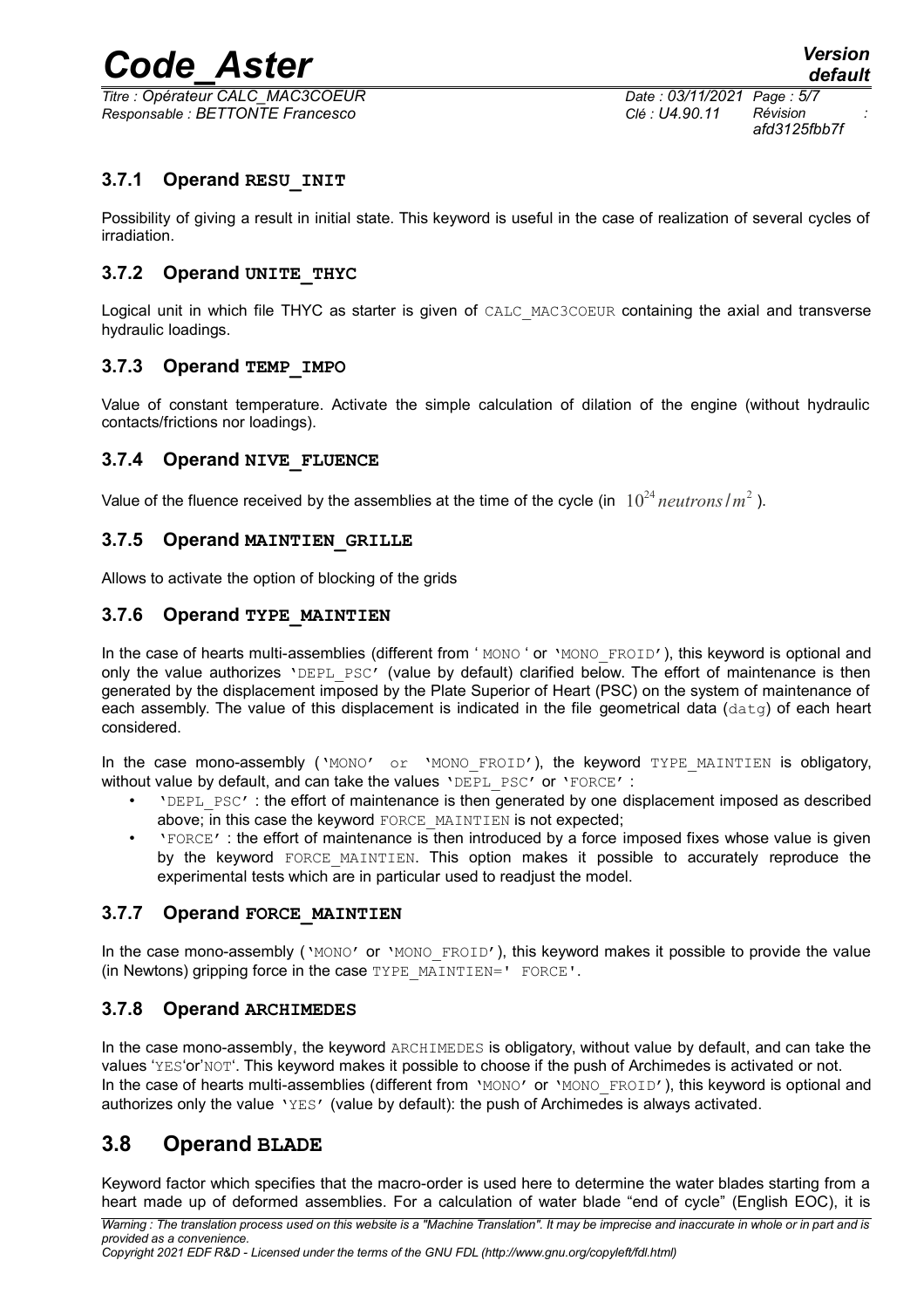*Titre : Opérateur CALC\_MAC3COEUR Date : 03/11/2021 Page : 6/7 Responsable : BETTONTE Francesco Clé : U4.90.11 Révision :*

*afd3125fbb7f*

enough to provide the DAMAC measured in 'TABLE N'. For a calculation of water blade "beginning of cycle" (English BOC), it is necessary to provide a DAMAC "reconstituted" starting from the known DAMAC and plan of heart; this "reconstituted" DAMAC is with the load of the user, and must be provided in 'TABLE N'. The hydraulic efforts are taken into account by the loading defined in 'UNITE\_THYC'.

#### <span id="page-5-0"></span>**3.8.1 Operand UNITE\_THYC**

Logical unit in which file THYC as starter is given of CALC\_MAC3COEUR containing the axial and transverse hydraulic loadings.

#### **3.8.2 OperandS COEF\_MULT\_THV and COEF\_MULT\_THT**

Multiplicative coefficients for axial and transverse hydraulic loadings.

#### **3.9 Operand ETAT\_INITIAL**

Keyword factor which specifies that the macro-order is used here to reconstitute the mechanical state starting from the observation of the deformations at the end of the cycle: this mechanical state can then be used as initial state in a posterior calculation.

#### **3.9.1 Operand UNITE\_THYC**

Even use that in [§3.8.1](#page-5-0)

#### **3.9.2 Operand NIVE\_FLUENCE**

Even use that in [§3.7.4.](#page-4-2)

#### **3.9.3 Operand TYPE\_MAINTIEN**

Even use that in [§3.7.6](#page-4-1) in the case different from 'MONO'.

#### **3.9.4 Operand ARCHIMEDES**

Even use that in [§3.7.8](#page-4-0) in the case different from 'MONO'.

#### **3.10 Operand RESU\_DEF**

In the case of the use of the operand 'BLADE', the result is provided on the grid deformed initially by the data of the deformations (Cf [R7.06.01] for the details of this operation) : the displacements provided by the concept result are thus to understand like displacement relative to this deformed grid and like displacement relating to the grid provided with the "right" assemblies. In practice, it is thus complicated to use such displacements. CALC\_MAC3COEUR/BLADE thus propose L'operand 'RESU\_DEF' who allows to recover a concept result which contains displacement on the initial grid not deformed, what makes it possible post-to treat displacements easily.

On the other hand, for postprocessings of type "blade of water", the results provided by the concept result of CALC\_MAC3COEUR are perfectly usable.

The recommendation with a calculation of water blade is thus to as follows proceed:

```
RESU = CALC_MAC3COEUR (
 […]
 RESU_DEF = CO ('RESUDEPL'),
LAME = F (
       […]
    )
)
```
*Warning : The translation process used on this website is a "Machine Translation". It may be imprecise and inaccurate in whole or in part and is provided as a convenience. Copyright 2021 EDF R&D - Licensed under the terms of the GNU FDL (http://www.gnu.org/copyleft/fdl.html)*